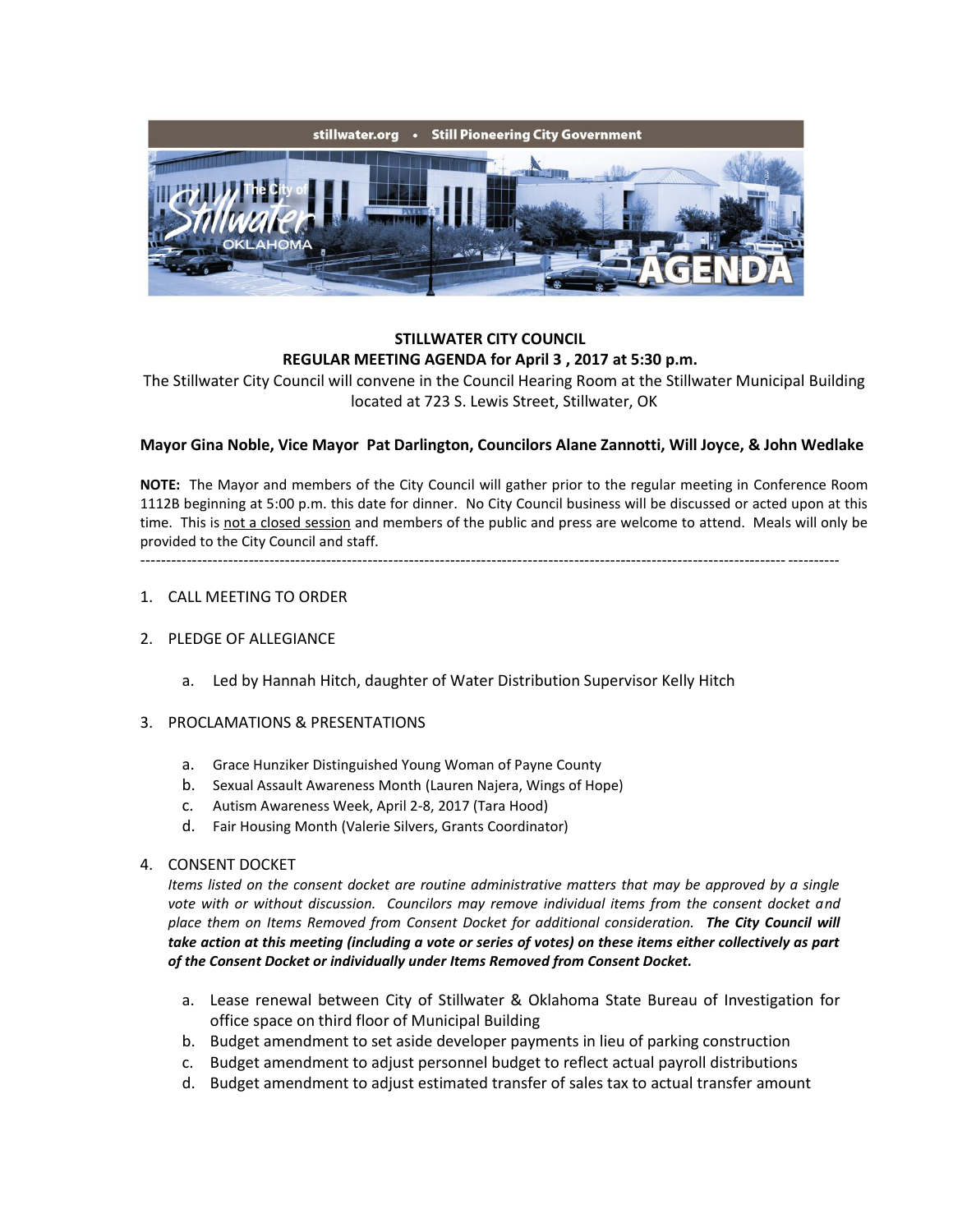- e. Budget amendment to provide for TSA lease amendment for additional office modifications at Stillwater Regional Airport
- f. Budget amendment to reduce Coca Cola donation fund expenditure budget to match cash available
- g. Budget amendment adjusting the revenue budget to reflect the actual grant reimbursements received in FY17 for Stillwater Regional Airport (CC-17-50)
- h. Budget amendment transferring surplus projected cash balance from Stillwater Regional Airport grants fund to the general fund (CC-17-50)
- i. Budget amendment reducing the budget for gas purchases to equal the projected revenue for fuel sales at Stillwater Regional Airport (CC-17-50)
- j. Budget amendment reflecting transfer in to Stillwater Regional Airport revenue & expenditures fund to bring the projected cash balance at end of FY17 to zero (CC-17-50)
- k. Authorize Emergency Management Office to apply for a state grant to replace emergency storm sirens (CC-17-43)
- l. Authorize Emergency Management Office to apply for a state grant to upgrade the flash flood/rain gauge system (CC-17-44)
- m. Memo to set May 15, 2017 as date for a public hearing to close a utility easement at 1220 W. 12<sup>th</sup> Avenue & 1120 S. Adams Street
- n. Acceptance of the sewer mains, lift station, force mains, water mains, and easement at Bourbon Street Square development located in the 4400 block of West  $6<sup>th</sup>$  Avenue (CC-17-47)
- o. Acceptance of the final re-plat of Lot 36, Block 1 and Lot 14, Block 2 of North Tower Park Section 5 (CC-17-49)
- p. Acceptance of corrected temporary construction easement, corrected access easement and corrected electric easement for Western Road Improvement Project
- q. Approve amendment to a Real Estate Exchange Agreement between the City of Stillwater & Oklahoma State University
- r. Approval of minutes: Regular Meeting March 20, 2017 Regular Meeting March 27, 2017

# **APPROVED 5-0 EXCLUDING ITEM O.**

5. PUBLIC COMMENT ON AGENDA ITEMS NOT SCHEDULED FOR PUBLIC HEARING

*The City Council will hear comments on agenda items not scheduled for public hearing from speakers*  who have submitted a written request in accordance with Sec. 2-25, Stillwater City Code. General *information regarding communication with the City Council in this manner is found on the reverse side of the agenda.*

6. ITEMS REMOVED FROM CONSENT DOCKET

# **ITEM O. REMOVED FROM CONSENT DOCKET. NO ACTION TAKEN.**

#### 7. PUBLIC HEARINGS

*The City Council will hear public comments, discuss, and take action at this meeting (including a vote or series of votes) on each item listed under Public Hearings unless the agenda entry specifically states that no action will be taken.*

a. Receive public comment regarding a request for approval of an amendment to Arbor Village, a Planned Unit Development, together with a related Map Amendment to rezone lots under common ownership from the O, Office district to the RT, Residential One and Twofamily district (CC-17-48) **APPROVED 5-0**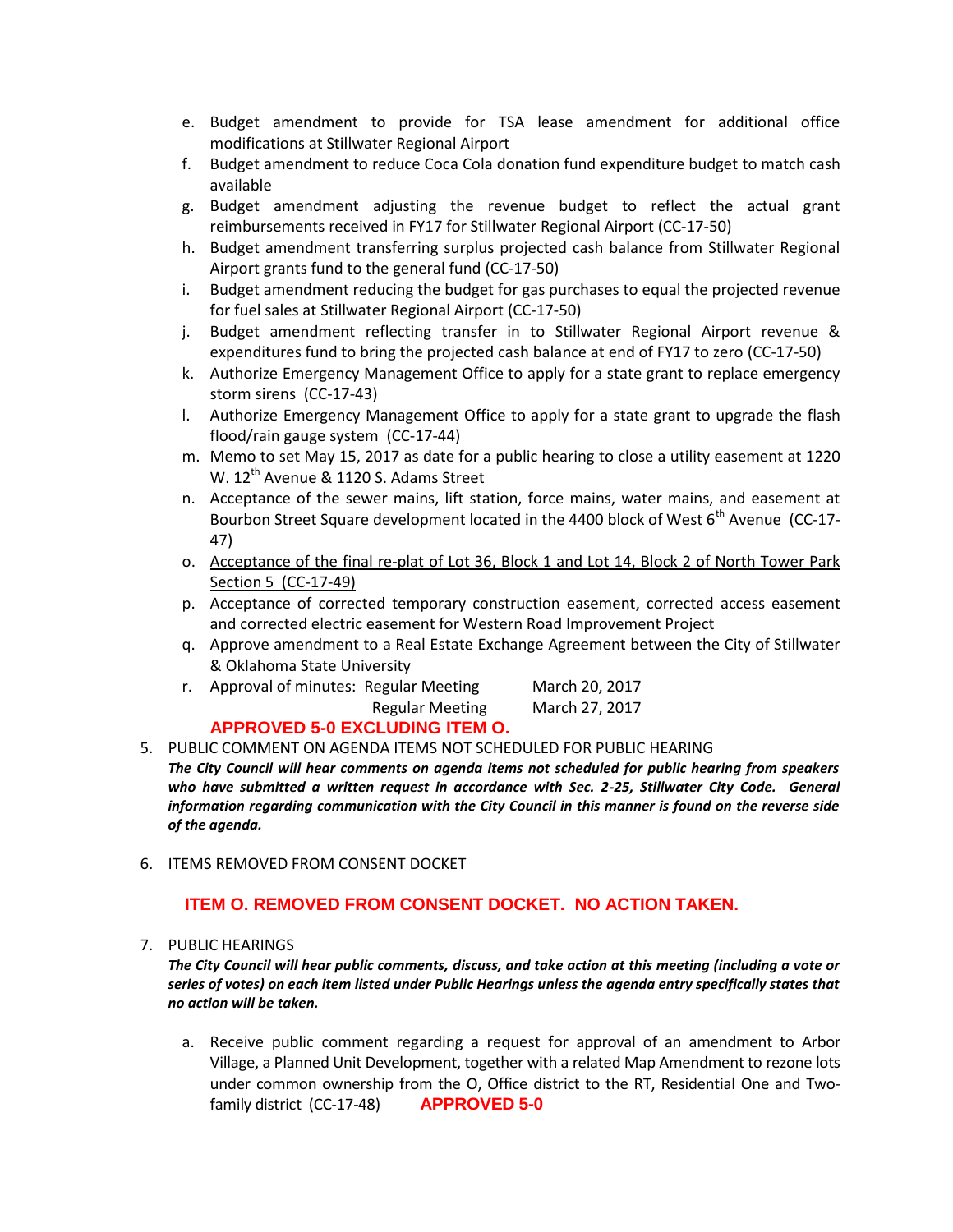- b. Receive public comment regarding a request to close out 16467 CDBG 15 small cities grant (CC-17-45) **APPROVED 5-0**
- 8. GENERAL ORDERS

*The City Council will discuss and take action at this meeting (including a vote or series of votes) on*  each item listed under General Orders unless the agenda entry specifically states that no action will *be taken.*

a. Block 34 concepts & cost estimates (CC-17-46) **VOTED 3-2 TO TABLE TO APRIL 17, 2017 WITH MAYOR NOBLE AND COUNCILOR WEDLAKE VOTING NAY.**

#### 9. RESOLUTIONS

*The City Council will discuss and take action at this meeting (including a vote or series of votes) on each item listed under Resolutions unless the agenda entry specifically states that no action will be taken.*

a. Resolution No. CC-2017-7: A resolution acknowledging City Council authorization and approval for the submission of an application for federal state grant funding to construct taxiway, realign parallel taxiway to RW 17-35, middle third portion of parallel taxiway D, and bypass taxi lane at Stillwater Regional Airport through the FAA AIP Grant 3-40-0090-025-2017 project.

# **APPROVED 5-0**

#### 10. ORDINANCES

*The City Council will discuss and take action at this meeting (including a vote or series of votes) on each item listed under Ordinances unless the agenda entry specifically states that no action will be taken.*

First Reading

a. Ordinance No. 3362: An ordinance rezoning a tract of land located at 821 North Duck Street from O, Office District, and RT, Residential One and Two-Family District, to CG, Commercial General District **ADVANCED 5-0**

Second Reading

- a. Ordinance No. 3360: An ordinance rezoning a tract of land located at 707 East Airport Road from IG, Industrial General District, to CG, Commercial General. **APPROVED 5-0**
- b. Ordinance No. 3361: An ordinance relating to public health and safety revising the 911 Emergency Number Ordinance, Section 5, Emergency Telephone Service and Fee, thereby maintaining the current five percent user fee established; and declaring an emergency. **APPROVED 5-0**
- 11. REPORTS FROM OFFICERS & BOARDS

*Announcements and remarks about matters of general interest may be made by Councilors, the City Manager, or the City Attorney at this time. Items of City business that may require discussion or action (including a vote or series of votes) are listed below.*

- a. Miscellaneous items from the City Attorney
- b. Miscellaneous items from the City Manager
- c. Miscellaneous items from the City Council
	- i) Discussion about scheduling items for upcoming meetings